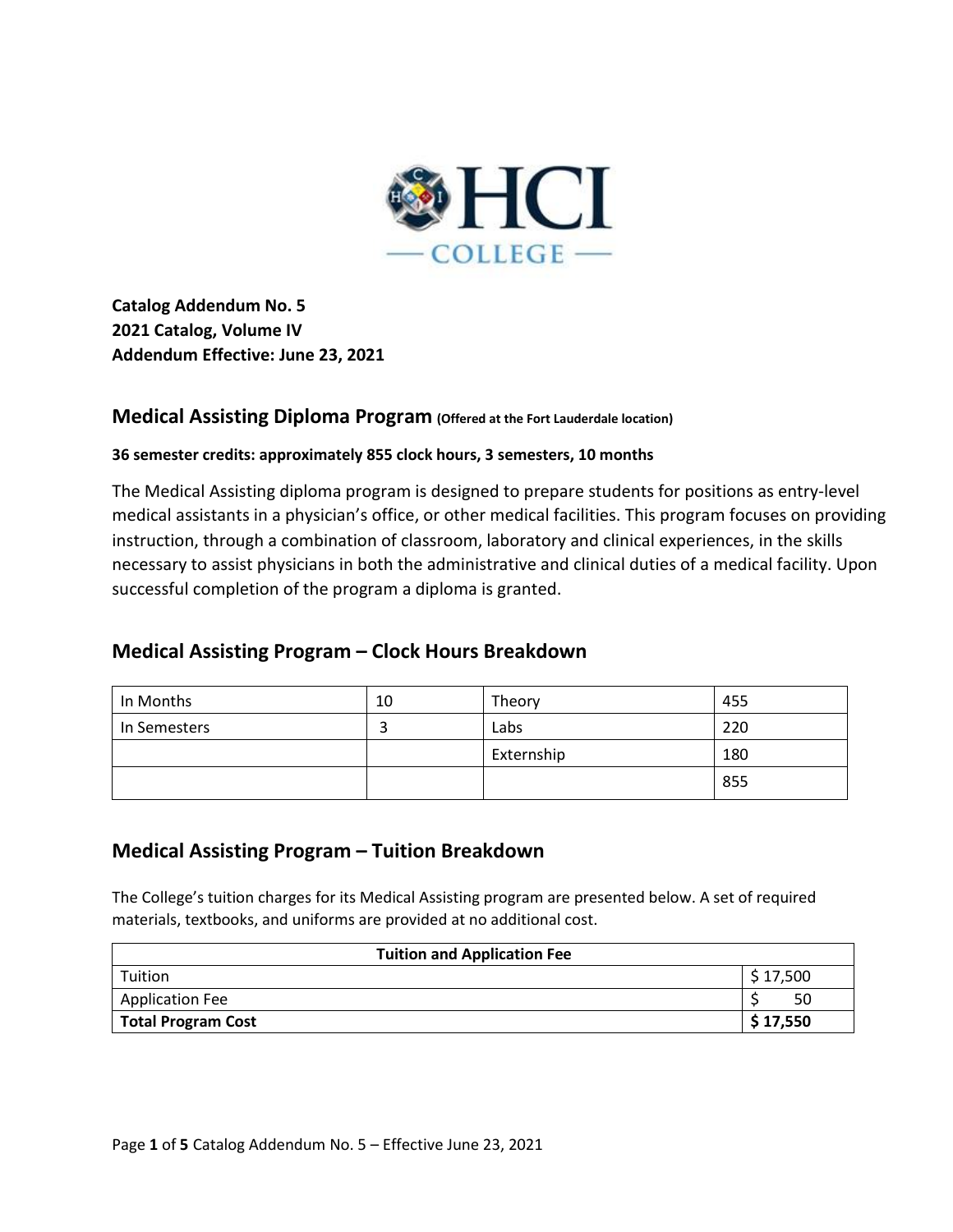**Per Course:** ................................. \$1750.00

**Total Financial Aid Credits:** ................................................26

| <b>Price Per Semester</b>              |          |  |
|----------------------------------------|----------|--|
| Semester One - Tuition                 | \$7,000  |  |
| Semester Two - Tuition                 | \$7,000  |  |
| Semester Three - Tuition               | \$3,500  |  |
| <b>Total Medical Assisting Program</b> | \$17,500 |  |
| Tuition                                |          |  |

# **Medical Assisting Program – Goals and Objectives:**

The goal of HCI College's Medical Assisting Program is to prepare students to perform administrative and certain clinical duties under the direction of a physician. Administrative duties may include scheduling appointments, maintaining medical records, billing, and coding information for insurance purposes. Clinical duties may include taking and recording vital signs and medical histories, preparing patients for examination, drawing blood, and administering medications as directed by physician.

| <b>Course Number</b> | <b>Required Courses</b>                       | <b>Academic Semester</b> | <b>Financial Aid</b>  |
|----------------------|-----------------------------------------------|--------------------------|-----------------------|
|                      |                                               | <b>Hours</b>             | <b>Semester Hours</b> |
| <b>HLT101</b>        | <b>Introduction to Health Careers</b>         | 3                        | 2.5                   |
| <b>MED101</b>        | <b>Medical Terminology</b>                    | 4                        | 2.5                   |
| <b>MED110</b>        | Foundations of Anatomy and<br>Physiology      | 4                        | 2.5                   |
| <b>MED231</b>        | <b>Clinical Skills for Medical Assistants</b> | 4                        | 2.5                   |
| <b>MED233</b>        | <b>Medical Procedures</b>                     | 3                        | 2.5                   |
| <b>MED242</b>        | <b>Fundamentals of Pharmacology</b>           | 4                        | 2.5                   |
| <b>MED251</b>        | <b>Allied Health Clinical Skills</b>          | 3                        | 2.5                   |
| <b>MED253</b>        | Allied Health Laboratory Skills               | 4                        | 2.5                   |
| <b>MED265</b>        | <b>Medical Assisting Externship</b>           | 4                        | $\overline{a}$        |
| MOS201               | Introduction to Electronic Health<br>Records  | 3                        | 2.5                   |
| <b>Total Credits</b> |                                               | 36                       | 26                    |

*NOTE: In the State of Florida, qualified graduates from this program may be eligible to sit for one or both of the following certifications: Registered Medical Assistant (RMA) or Certified Clinical Medical Assistant (CCMA). The*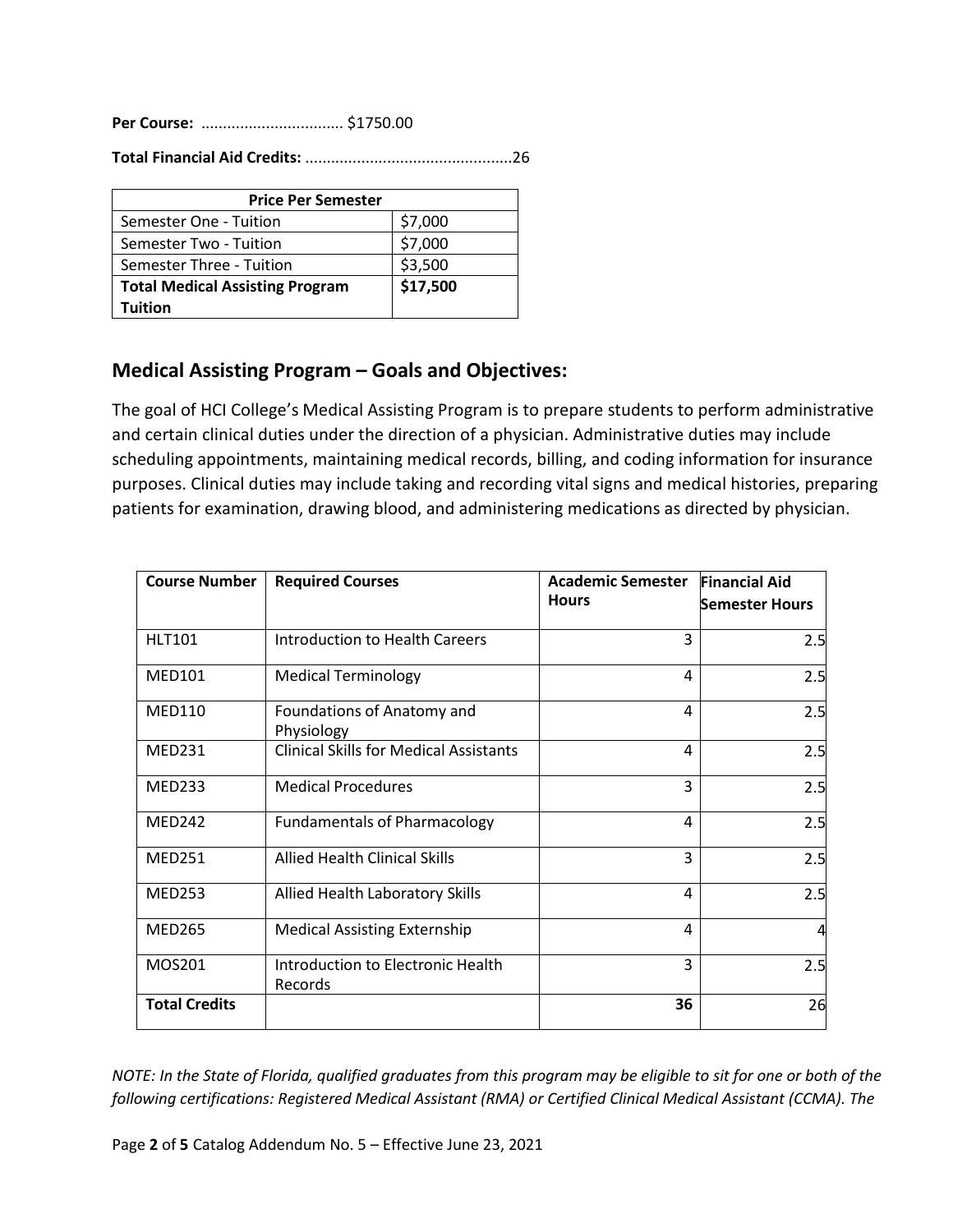*College makes no representation, promise, or guarantee that completion of this program either assures eligibility for or passage of any certification examination, acceptance by any state board, or that this program is intended toprepare graduates for employment in any state other than Florida. Prospective and current students, as well as graduates, are responsible for researching and understanding all examination, registration, or licensure requirements in any state in which they seek to become registered, licensed, or employed.*

# **Medical Assisting Program - Course Descriptions**

## **HLT101 Introduction Health Careers 3 credit hours**

This course describes health care delivery systems and health occupations. The course also includes communication and use of interpersonal skills, legal and ethical responsibilities and provides a presentation of wellness and disease concepts. Other components of the course include recognition of and practice of safety and security procedure, recognition and response to emergency situations, factors related to the transmission of diseases, HIV/AIDS awareness, domestic violence awareness, cardio-pulmonary resuscitation, OSHA/ standard precautions blood borne pathogen awareness, infection control/hand washing, and Alzheimer's awareness. Lab included.

## **MED101 Medical Terminology 1 MED101 4 credit hours**

The student will study medical terminology including word components, definitions, spelling and pronunciation. Study will also include the use of medical references and resources for both research and practice.

## **MED110 Foundations of Anatomy and Physiology 4 credit hours**

This course introduces the student to the structures, functions, and interrelationships of the human body systems. The course content will include the discussion of the functions and structures of the body and the movement and support of integration and coordination.

# **MED231 Clinical Skills for Medical Assistants 4 credit hours**

This course develops the theory and practical components relating to universal precautions, OSHA safety regulations, aseptic technique, instrumentation, patient interviewing, taking and recording vital signs. Lab included. Prerequisite(s): MED110.

## **MED233 Medical Procedures 3 credit hours**

This course covers instruction in clinical skills for the allied health fields. This course focuses on preparation of the patient, pulmonary function and assisting with and documenting routine clinical procedures. Lab included. Prerequisite(s): MED110.

# **MED242 Fundamentals of Pharmacology 4 credit hours**

This course is the study of drugs with emphasis on concepts related to steps in the drug cycle and drug effects. A systems approach is used in learning major classifications of drugs and drugs of choice for selected disease processes and pathological conditions. Prerequisite(s): MED101 or HLT101.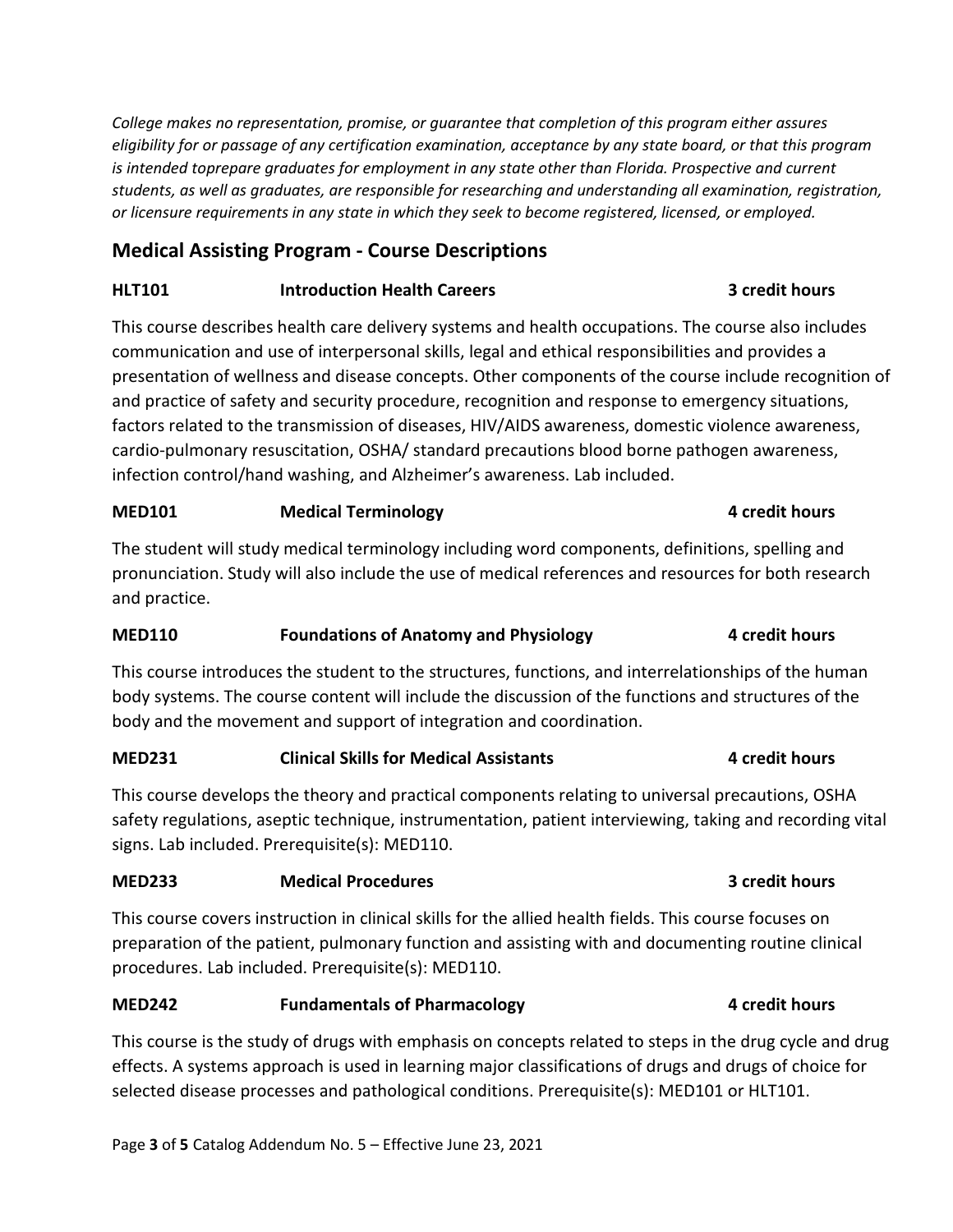### **MED251 Allied Health Clinical Skills 3 credit hour**

This course covers the performance and quality control for medical tests common to a medical office. Skills covered include assisting with X-ray safety and techniques, rehabilitation and therapeutic modalities and performing electrocardiograms. Lab included. Prerequisite(s): MED110.

### **MED253 Allied Health Laboratory Skills 4 credit hours**

This course involves the study of medical laboratory procedures, and covers the collection, performance and quality control for medical tests common to a physician's office, including clinical chemistry, phlebotomy, and urinalysis. Lab included. Prerequisite(s): MED110.

### **MOS201 Introduction to Electronic Health Records 3 credit hours**

This course introduces basic concepts of use and maintenance of an Electronic Health Records (EHR) system. Provides exposure to basic navigation of an EHR. Explores issues around privacy, security, government regulations and ethical legal aspects of the health information technology environment. Lab included.

### **MED265 Medical Assisting Externship 4 credit hours**

This course provides experience in selected physician's offices or other health care facilities. A qualified medical professional supervises the student during this activity. Prerequisite(s): Completion of all core courses in semesters one and two.